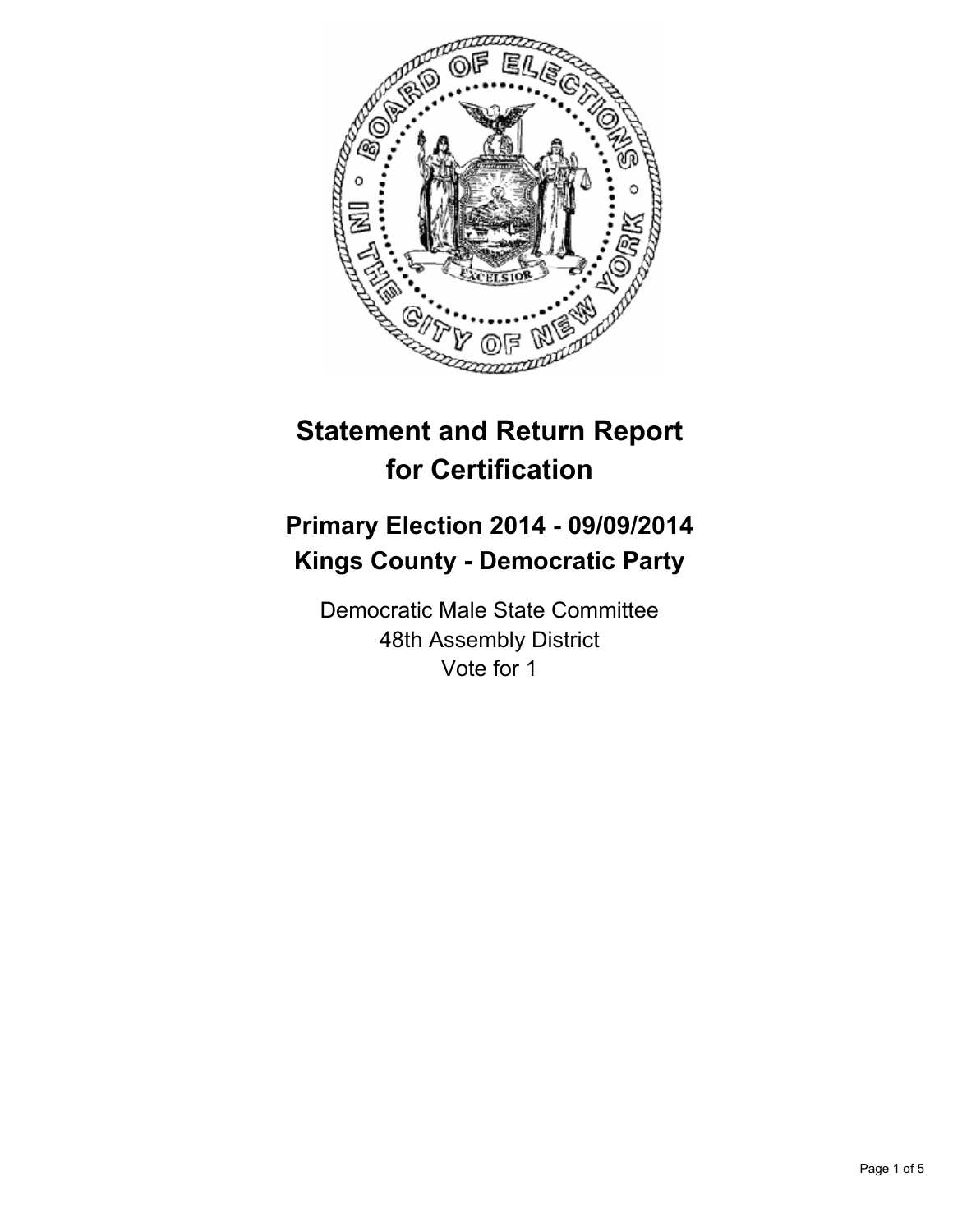

## **Assembly District 48**

| PUBLIC COUNTER                                           | 2,648                   |
|----------------------------------------------------------|-------------------------|
| <b>EMERGENCY</b>                                         | 0                       |
| ABSENTEE/MILITARY                                        | 106                     |
| <b>FEDERAL</b>                                           | 0                       |
| SPECIAL PRESIDENTIAL                                     | 0                       |
| AFFIDAVIT                                                | 13                      |
| <b>Total Ballots</b>                                     | 2,767                   |
| Less - Inapplicable Federal/Special Presidential Ballots | 0                       |
| <b>Total Applicable Ballots</b>                          | 2,767                   |
| <b>DOV HIKIND</b>                                        | 2,297                   |
| AARON TYK (WRITE-IN)                                     | 1                       |
| ABRAHAM BAMDA (WRITE-IN)                                 | 1                       |
| ALFRED E. NEWMAN (WRITE-IN)                              | 1                       |
| BEN AKSELROD (WRITE-IN)                                  | $\overline{\mathbf{c}}$ |
| BENZION WEINBERG (WRITE-IN)                              | $\mathbf 1$             |
| BERTRAN MILLER (WRITE-IN)                                | 1                       |
| CHAYA WOLF (WRITE-IN)                                    | 1                       |
| DANIEL KINCH (WRITE-IN)                                  | 1                       |
| DAVID CASSATA (WRITE-IN)                                 | 1                       |
| DAVID GREENFIELD (WRITE-IN)                              | $\overline{\mathbf{c}}$ |
| DEBORAH TOWER (WRITE-IN)                                 | $\mathbf 1$             |
| ELLIS SAFDETE (WRITE-IN)                                 | 1                       |
| JOHN SMITH (WRITE-IN)                                    | 1                       |
| KING SELWIN (WRITE-IN)                                   | 1                       |
| LENORE COHEN (WRITE-IN)                                  | 1                       |
| LYNN POSNER (WRITE-IN)                                   | 1                       |
| MARC EISELMAN (WRITE-IN)                                 | 1                       |
| MARK LIEBERMAN (WRITE-IN)                                | 2                       |
| MARTIN FINK (WRITE-IN)                                   | 1                       |
| MATTEW ROSENBLOOM (WRITE-IN)                             | $\mathbf 1$             |
| MING WAN (WRITE-IN)                                      | 1                       |
| MOSES FRIEDMAN (WRITE-IN)                                | 1                       |
| MOSHE FINK (WRITE-IN)                                    | 1                       |
| MOSHE FRIEDMAN (WRITE-IN)                                | 1                       |
| MOSHE LACH (WRITE-IN)                                    | 1                       |
| NACHMAN CALLER (WRITE-IN)                                | 1                       |
| PAUL DAMM (WRITE-IN)                                     | 1                       |
| PINNY RINGEL (WRITE-IN)                                  | 1                       |
| RAIZY BLUM (WRITE-IN)                                    | 1                       |
| ROBERT VISCUSI (WRITE-IN)                                | 1                       |
| SCOTT W. GIRSLEK (WRITE-IN)                              | 1                       |
| SIMBA TYK (WRITE-IN)                                     | 1                       |
| SIMCHA VALBERG (WRITE-IN)                                | 2                       |
| SIMON PISHLER (WRITE-IN)                                 | 1                       |
| UNATTRIBUTABLE WRITE-IN (WRITE-IN)                       | 28                      |
| YAAKOV HOROWITZ (WRITE-IN)                               | 2                       |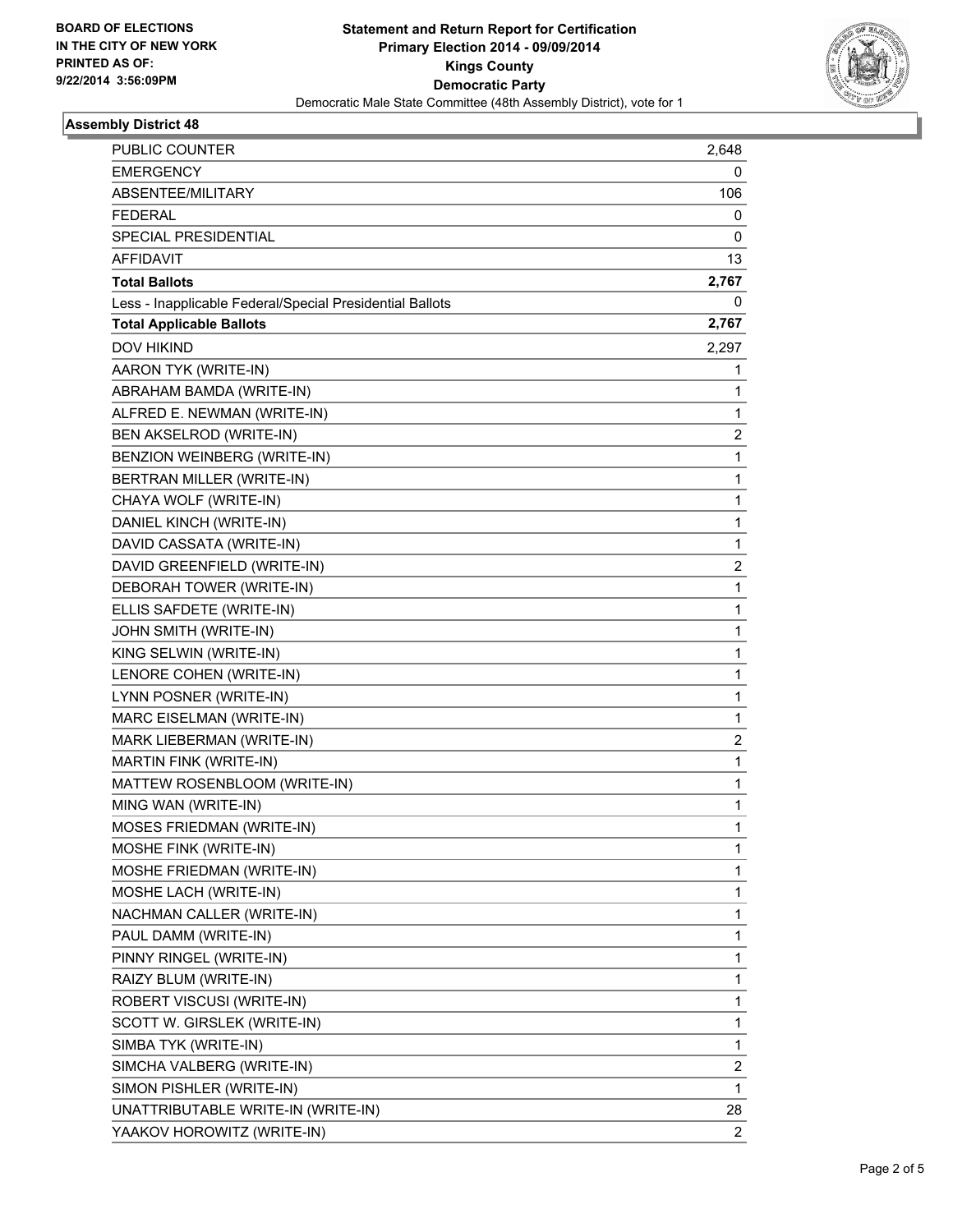

#### **Assembly District 48**

| YISAYE GREEN (WRITE-IN) |       |
|-------------------------|-------|
| YOEL SANDER (WRITE-IN)  |       |
| <b>Total Votes</b>      | 2,367 |
| Unrecorded              | 400   |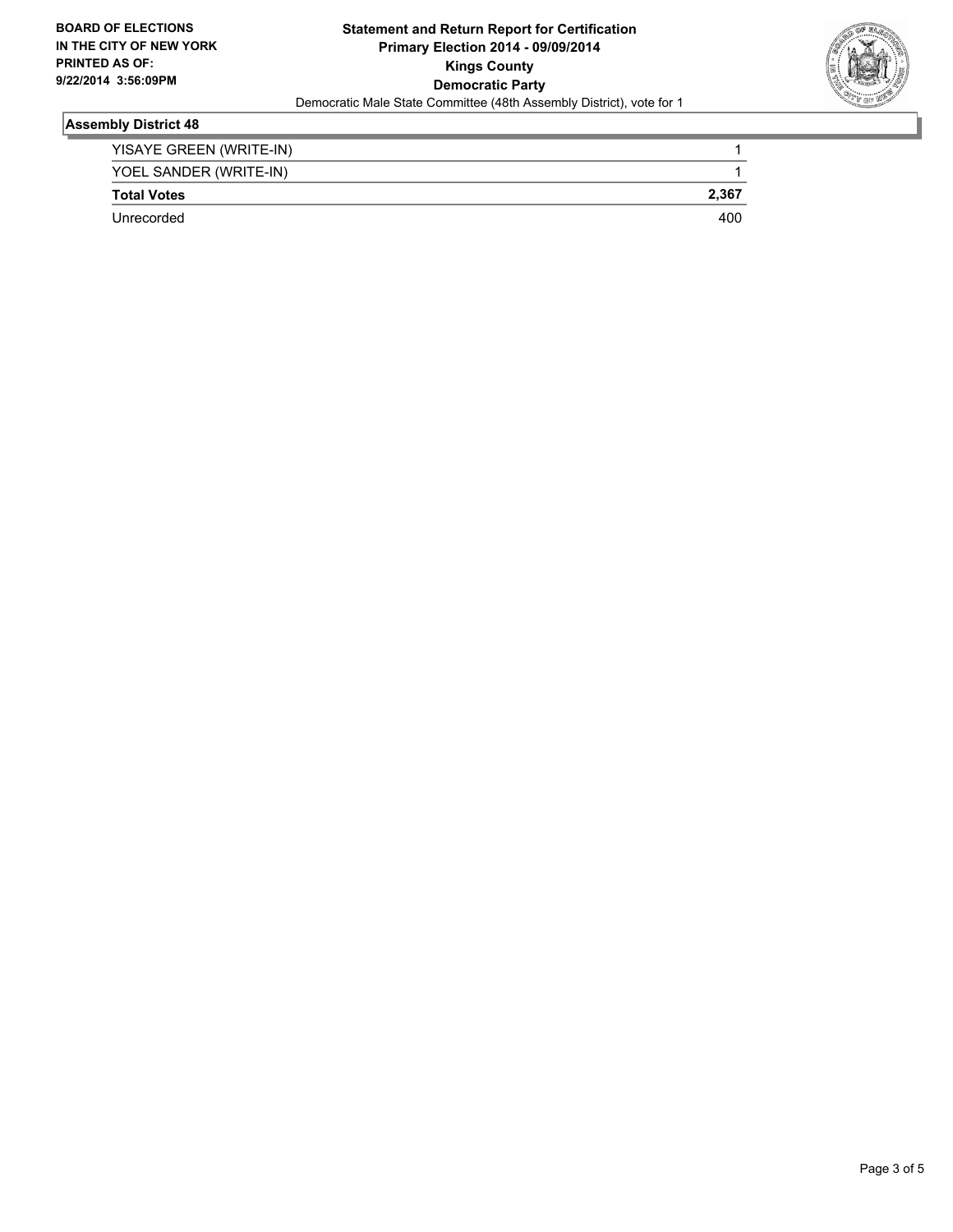

#### **Total for Democratic Male State Committee (48th Assembly District) - Kings County**

| <b>EMERGENCY</b><br>0<br>ABSENTEE/MILITARY<br>106<br>FEDERAL<br>0<br><b>SPECIAL PRESIDENTIAL</b><br>0<br>AFFIDAVIT<br>13<br><b>Total Ballots</b><br>2,767<br>Less - Inapplicable Federal/Special Presidential Ballots<br>0<br><b>Total Applicable Ballots</b><br>2,767<br><b>DOV HIKIND</b><br>2,297<br>AARON TYK (WRITE-IN)<br>1<br>ABRAHAM BAMDA (WRITE-IN)<br>1<br>ALFRED E. NEWMAN (WRITE-IN)<br>1<br>BEN AKSELROD (WRITE-IN)<br>$\overline{2}$<br>BENZION WEINBERG (WRITE-IN)<br>1<br>BERTRAN MILLER (WRITE-IN)<br>1<br>CHAYA WOLF (WRITE-IN)<br>1<br>DANIEL KINCH (WRITE-IN)<br>1<br>DAVID CASSATA (WRITE-IN)<br>1<br>DAVID GREENFIELD (WRITE-IN)<br>$\overline{2}$<br>DEBORAH TOWER (WRITE-IN)<br>1<br>1<br>ELLIS SAFDETE (WRITE-IN)<br>JOHN SMITH (WRITE-IN)<br>1<br>KING SELWIN (WRITE-IN)<br>1<br>1<br>LENORE COHEN (WRITE-IN)<br>LYNN POSNER (WRITE-IN)<br>1<br>MARC EISELMAN (WRITE-IN)<br>1<br>$\overline{2}$<br>MARK LIEBERMAN (WRITE-IN)<br>MARTIN FINK (WRITE-IN)<br>1<br>MATTEW ROSENBLOOM (WRITE-IN)<br>1<br>1<br>MING WAN (WRITE-IN)<br><b>MOSES FRIEDMAN (WRITE-IN)</b><br>1<br>MOSHE FINK (WRITE-IN)<br>1<br>MOSHE FRIEDMAN (WRITE-IN)<br>1<br>MOSHE LACH (WRITE-IN)<br>1<br>1<br>NACHMAN CALLER (WRITE-IN)<br>1<br>PAUL DAMM (WRITE-IN)<br>PINNY RINGEL (WRITE-IN)<br>1<br>RAIZY BLUM (WRITE-IN)<br>1<br>ROBERT VISCUSI (WRITE-IN)<br>1<br>SCOTT W. GIRSLEK (WRITE-IN)<br>1<br>1<br>SIMBA TYK (WRITE-IN) | PUBLIC COUNTER                     | 2,648          |
|--------------------------------------------------------------------------------------------------------------------------------------------------------------------------------------------------------------------------------------------------------------------------------------------------------------------------------------------------------------------------------------------------------------------------------------------------------------------------------------------------------------------------------------------------------------------------------------------------------------------------------------------------------------------------------------------------------------------------------------------------------------------------------------------------------------------------------------------------------------------------------------------------------------------------------------------------------------------------------------------------------------------------------------------------------------------------------------------------------------------------------------------------------------------------------------------------------------------------------------------------------------------------------------------------------------------------------------------------------------------------------------------------------------------------------|------------------------------------|----------------|
|                                                                                                                                                                                                                                                                                                                                                                                                                                                                                                                                                                                                                                                                                                                                                                                                                                                                                                                                                                                                                                                                                                                                                                                                                                                                                                                                                                                                                                |                                    |                |
|                                                                                                                                                                                                                                                                                                                                                                                                                                                                                                                                                                                                                                                                                                                                                                                                                                                                                                                                                                                                                                                                                                                                                                                                                                                                                                                                                                                                                                |                                    |                |
|                                                                                                                                                                                                                                                                                                                                                                                                                                                                                                                                                                                                                                                                                                                                                                                                                                                                                                                                                                                                                                                                                                                                                                                                                                                                                                                                                                                                                                |                                    |                |
|                                                                                                                                                                                                                                                                                                                                                                                                                                                                                                                                                                                                                                                                                                                                                                                                                                                                                                                                                                                                                                                                                                                                                                                                                                                                                                                                                                                                                                |                                    |                |
|                                                                                                                                                                                                                                                                                                                                                                                                                                                                                                                                                                                                                                                                                                                                                                                                                                                                                                                                                                                                                                                                                                                                                                                                                                                                                                                                                                                                                                |                                    |                |
|                                                                                                                                                                                                                                                                                                                                                                                                                                                                                                                                                                                                                                                                                                                                                                                                                                                                                                                                                                                                                                                                                                                                                                                                                                                                                                                                                                                                                                |                                    |                |
|                                                                                                                                                                                                                                                                                                                                                                                                                                                                                                                                                                                                                                                                                                                                                                                                                                                                                                                                                                                                                                                                                                                                                                                                                                                                                                                                                                                                                                |                                    |                |
|                                                                                                                                                                                                                                                                                                                                                                                                                                                                                                                                                                                                                                                                                                                                                                                                                                                                                                                                                                                                                                                                                                                                                                                                                                                                                                                                                                                                                                |                                    |                |
|                                                                                                                                                                                                                                                                                                                                                                                                                                                                                                                                                                                                                                                                                                                                                                                                                                                                                                                                                                                                                                                                                                                                                                                                                                                                                                                                                                                                                                |                                    |                |
|                                                                                                                                                                                                                                                                                                                                                                                                                                                                                                                                                                                                                                                                                                                                                                                                                                                                                                                                                                                                                                                                                                                                                                                                                                                                                                                                                                                                                                |                                    |                |
|                                                                                                                                                                                                                                                                                                                                                                                                                                                                                                                                                                                                                                                                                                                                                                                                                                                                                                                                                                                                                                                                                                                                                                                                                                                                                                                                                                                                                                |                                    |                |
|                                                                                                                                                                                                                                                                                                                                                                                                                                                                                                                                                                                                                                                                                                                                                                                                                                                                                                                                                                                                                                                                                                                                                                                                                                                                                                                                                                                                                                |                                    |                |
|                                                                                                                                                                                                                                                                                                                                                                                                                                                                                                                                                                                                                                                                                                                                                                                                                                                                                                                                                                                                                                                                                                                                                                                                                                                                                                                                                                                                                                |                                    |                |
|                                                                                                                                                                                                                                                                                                                                                                                                                                                                                                                                                                                                                                                                                                                                                                                                                                                                                                                                                                                                                                                                                                                                                                                                                                                                                                                                                                                                                                |                                    |                |
|                                                                                                                                                                                                                                                                                                                                                                                                                                                                                                                                                                                                                                                                                                                                                                                                                                                                                                                                                                                                                                                                                                                                                                                                                                                                                                                                                                                                                                |                                    |                |
|                                                                                                                                                                                                                                                                                                                                                                                                                                                                                                                                                                                                                                                                                                                                                                                                                                                                                                                                                                                                                                                                                                                                                                                                                                                                                                                                                                                                                                |                                    |                |
|                                                                                                                                                                                                                                                                                                                                                                                                                                                                                                                                                                                                                                                                                                                                                                                                                                                                                                                                                                                                                                                                                                                                                                                                                                                                                                                                                                                                                                |                                    |                |
|                                                                                                                                                                                                                                                                                                                                                                                                                                                                                                                                                                                                                                                                                                                                                                                                                                                                                                                                                                                                                                                                                                                                                                                                                                                                                                                                                                                                                                |                                    |                |
|                                                                                                                                                                                                                                                                                                                                                                                                                                                                                                                                                                                                                                                                                                                                                                                                                                                                                                                                                                                                                                                                                                                                                                                                                                                                                                                                                                                                                                |                                    |                |
|                                                                                                                                                                                                                                                                                                                                                                                                                                                                                                                                                                                                                                                                                                                                                                                                                                                                                                                                                                                                                                                                                                                                                                                                                                                                                                                                                                                                                                |                                    |                |
|                                                                                                                                                                                                                                                                                                                                                                                                                                                                                                                                                                                                                                                                                                                                                                                                                                                                                                                                                                                                                                                                                                                                                                                                                                                                                                                                                                                                                                |                                    |                |
|                                                                                                                                                                                                                                                                                                                                                                                                                                                                                                                                                                                                                                                                                                                                                                                                                                                                                                                                                                                                                                                                                                                                                                                                                                                                                                                                                                                                                                |                                    |                |
|                                                                                                                                                                                                                                                                                                                                                                                                                                                                                                                                                                                                                                                                                                                                                                                                                                                                                                                                                                                                                                                                                                                                                                                                                                                                                                                                                                                                                                |                                    |                |
|                                                                                                                                                                                                                                                                                                                                                                                                                                                                                                                                                                                                                                                                                                                                                                                                                                                                                                                                                                                                                                                                                                                                                                                                                                                                                                                                                                                                                                |                                    |                |
|                                                                                                                                                                                                                                                                                                                                                                                                                                                                                                                                                                                                                                                                                                                                                                                                                                                                                                                                                                                                                                                                                                                                                                                                                                                                                                                                                                                                                                |                                    |                |
|                                                                                                                                                                                                                                                                                                                                                                                                                                                                                                                                                                                                                                                                                                                                                                                                                                                                                                                                                                                                                                                                                                                                                                                                                                                                                                                                                                                                                                |                                    |                |
|                                                                                                                                                                                                                                                                                                                                                                                                                                                                                                                                                                                                                                                                                                                                                                                                                                                                                                                                                                                                                                                                                                                                                                                                                                                                                                                                                                                                                                |                                    |                |
|                                                                                                                                                                                                                                                                                                                                                                                                                                                                                                                                                                                                                                                                                                                                                                                                                                                                                                                                                                                                                                                                                                                                                                                                                                                                                                                                                                                                                                |                                    |                |
|                                                                                                                                                                                                                                                                                                                                                                                                                                                                                                                                                                                                                                                                                                                                                                                                                                                                                                                                                                                                                                                                                                                                                                                                                                                                                                                                                                                                                                |                                    |                |
|                                                                                                                                                                                                                                                                                                                                                                                                                                                                                                                                                                                                                                                                                                                                                                                                                                                                                                                                                                                                                                                                                                                                                                                                                                                                                                                                                                                                                                |                                    |                |
|                                                                                                                                                                                                                                                                                                                                                                                                                                                                                                                                                                                                                                                                                                                                                                                                                                                                                                                                                                                                                                                                                                                                                                                                                                                                                                                                                                                                                                |                                    |                |
|                                                                                                                                                                                                                                                                                                                                                                                                                                                                                                                                                                                                                                                                                                                                                                                                                                                                                                                                                                                                                                                                                                                                                                                                                                                                                                                                                                                                                                |                                    |                |
|                                                                                                                                                                                                                                                                                                                                                                                                                                                                                                                                                                                                                                                                                                                                                                                                                                                                                                                                                                                                                                                                                                                                                                                                                                                                                                                                                                                                                                |                                    |                |
|                                                                                                                                                                                                                                                                                                                                                                                                                                                                                                                                                                                                                                                                                                                                                                                                                                                                                                                                                                                                                                                                                                                                                                                                                                                                                                                                                                                                                                |                                    |                |
|                                                                                                                                                                                                                                                                                                                                                                                                                                                                                                                                                                                                                                                                                                                                                                                                                                                                                                                                                                                                                                                                                                                                                                                                                                                                                                                                                                                                                                |                                    |                |
|                                                                                                                                                                                                                                                                                                                                                                                                                                                                                                                                                                                                                                                                                                                                                                                                                                                                                                                                                                                                                                                                                                                                                                                                                                                                                                                                                                                                                                |                                    |                |
|                                                                                                                                                                                                                                                                                                                                                                                                                                                                                                                                                                                                                                                                                                                                                                                                                                                                                                                                                                                                                                                                                                                                                                                                                                                                                                                                                                                                                                |                                    |                |
|                                                                                                                                                                                                                                                                                                                                                                                                                                                                                                                                                                                                                                                                                                                                                                                                                                                                                                                                                                                                                                                                                                                                                                                                                                                                                                                                                                                                                                |                                    |                |
|                                                                                                                                                                                                                                                                                                                                                                                                                                                                                                                                                                                                                                                                                                                                                                                                                                                                                                                                                                                                                                                                                                                                                                                                                                                                                                                                                                                                                                |                                    |                |
|                                                                                                                                                                                                                                                                                                                                                                                                                                                                                                                                                                                                                                                                                                                                                                                                                                                                                                                                                                                                                                                                                                                                                                                                                                                                                                                                                                                                                                |                                    |                |
|                                                                                                                                                                                                                                                                                                                                                                                                                                                                                                                                                                                                                                                                                                                                                                                                                                                                                                                                                                                                                                                                                                                                                                                                                                                                                                                                                                                                                                |                                    |                |
| 2<br>SIMCHA VALBERG (WRITE-IN)                                                                                                                                                                                                                                                                                                                                                                                                                                                                                                                                                                                                                                                                                                                                                                                                                                                                                                                                                                                                                                                                                                                                                                                                                                                                                                                                                                                                 |                                    |                |
| SIMON PISHLER (WRITE-IN)<br>1                                                                                                                                                                                                                                                                                                                                                                                                                                                                                                                                                                                                                                                                                                                                                                                                                                                                                                                                                                                                                                                                                                                                                                                                                                                                                                                                                                                                  |                                    |                |
|                                                                                                                                                                                                                                                                                                                                                                                                                                                                                                                                                                                                                                                                                                                                                                                                                                                                                                                                                                                                                                                                                                                                                                                                                                                                                                                                                                                                                                | UNATTRIBUTABLE WRITE-IN (WRITE-IN) | 28             |
|                                                                                                                                                                                                                                                                                                                                                                                                                                                                                                                                                                                                                                                                                                                                                                                                                                                                                                                                                                                                                                                                                                                                                                                                                                                                                                                                                                                                                                | YAAKOV HOROWITZ (WRITE-IN)         | $\overline{2}$ |
|                                                                                                                                                                                                                                                                                                                                                                                                                                                                                                                                                                                                                                                                                                                                                                                                                                                                                                                                                                                                                                                                                                                                                                                                                                                                                                                                                                                                                                |                                    |                |
|                                                                                                                                                                                                                                                                                                                                                                                                                                                                                                                                                                                                                                                                                                                                                                                                                                                                                                                                                                                                                                                                                                                                                                                                                                                                                                                                                                                                                                |                                    |                |